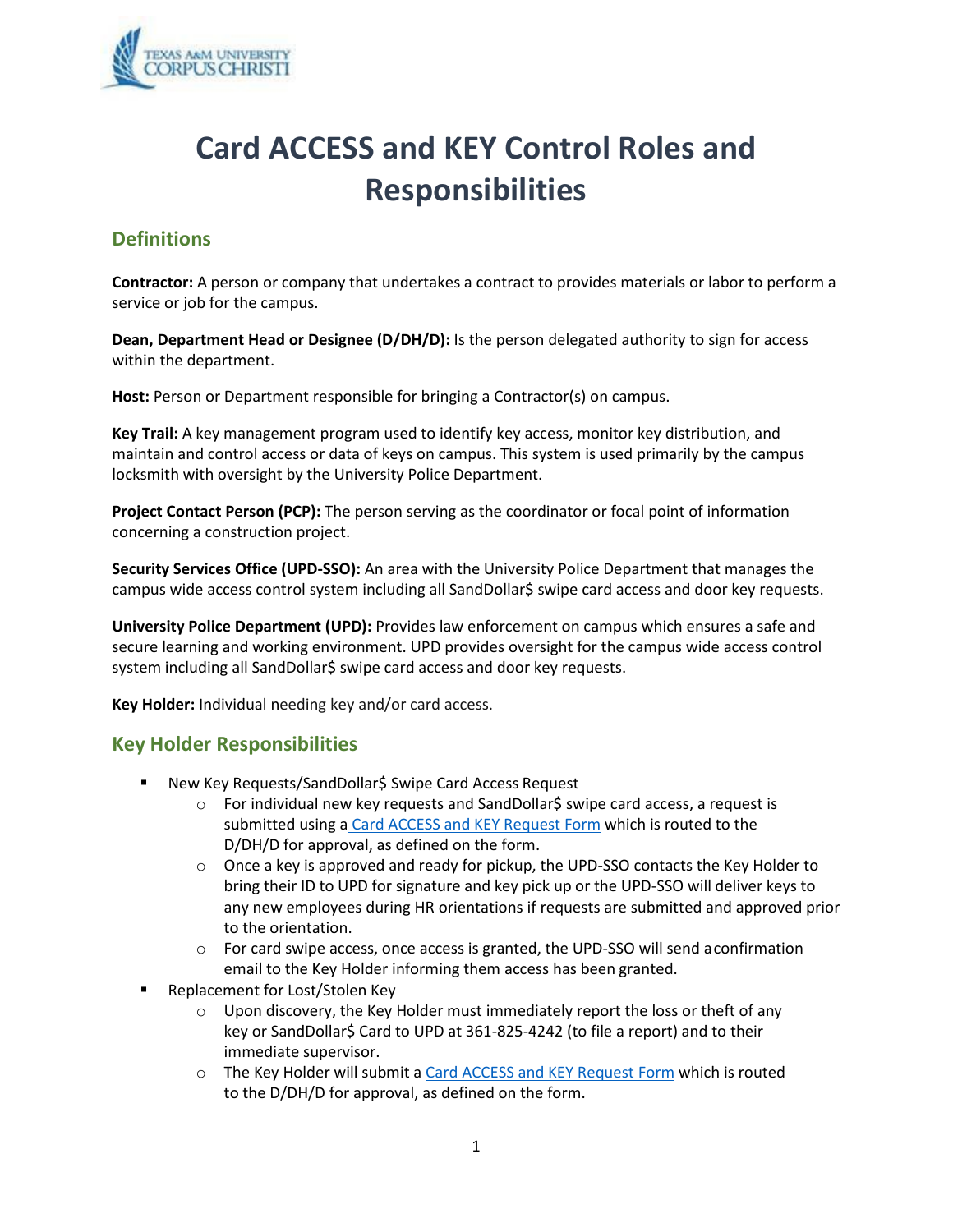- o The Key Holder will remit a \$40\* replacement fee per lost/stolen key to the Bursar's office along with the [Lost or Stolen Key General receipt. \\*](https://police.tamucc.edu/assets/docs/lost_or_stolen_key_information_updated_05_06_2020.pdf) If a high security area, additional fees may apply. See form for more details.
- o Once the key is ready, the UPD-SSO contacts the Key Holder to bring their ID to UPDfor signature and key pick up.
- **Return Requests** 
	- o All keys must be returned to UPD located at Physical Plant Building PP127.
	- $\circ$  Key Holders transferring from one location to another within the University are REQUIRED to return their current keys and request new keys via the Card ACCESS and [Key Request](https://app.smartsheet.com/b/form/fb5098128d3f489bb2bf391c7964c21a) [Form](https://app.smartsheet.com/b/form/fb5098128d3f489bb2bf391c7964c21a) for their new location.

### **Host/PCP Responsibilities**

- o For Contractors, the host or PCP will submit a [Card ACCESS and KEY Request Forma](https://app.smartsheet.com/b/form/fb5098128d3f489bb2bf391c7964c21a)nd the Contractor will be required to bring their ID to UPD for signature and keypickup.
- $\circ$  At closing of a construction project or during department moves, the PCP willdocument the number of keys needed per Key Holder(s), the name of the Key Holder(s) it will be issued to, and card access requests on the [PC and Mass Moves -](https://app.smartsheet.com/b/publish?EQBCT=af5fc9534a9e44d89c5593db723f412c) Keys Request. Each Key Holder will need to present ID and sign for keys at UPD.
- $\circ$  Host/PCP shall inform the Contractor that they must immediately report the loss or theft of any key or SandDollar\$ Card to UPD at 361-825-4242 (to file a report) and to their Host/PCP. The Host/PCP should follow the steps above under Key Holder Responsibility for replacement for a lost/stolen key.
- o Host/PCP shall ensure Contractor keys are returned as soon as the work is completed.

## **D/DH/D responsibilities**

- **The D/DH/D receives the [Card ACCESS and Key Request Form](https://app.smartsheet.com/b/form/fb5098128d3f489bb2bf391c7964c21a) for new keys, SandDollar\$ swipe** card access, or a lost/stolen key replacement or, on the case of mass key requests at the endof a construction project or departmental move, a [PC and Mass Moves –](https://app.smartsheet.com/b/publish?EQBCT=af5fc9534a9e44d89c5593db723f412c) Key Request Form.
- The D/DH/D should review and either approve or deny the requests.
	- a. Lock/Unlock Privileges to permanently lock/unlock offices/buildings should be closely reviewed. The UPD-SSO may require additional approvals depending on the request.
- **The D/DH/D is responsible for assuring that their employee(s) return all keys to UPD upon** departure from the University.
	- a. For voluntary separations, Key Holders should return their keys to UPD as part of the checkout process.
	- b. For involuntary separations, it is the responsibility of the department to retrieve allkeys from departing Key Holders. Keys should then be returned to UPD located at Physical Plant Building PP127.
- **The D/DH/D is responsible for assuring that their Contractor returns all keys to UPD upon** departure from the University.
- Whenever changes occur to the approver or alternate approver for access the D/DH/D should request an update to the Access Card Approver MASTER list by contacting UPD at 361-825-3739 or via email at [access-request@tamucc.edu.](mailto:access-request@tamucc.edu)